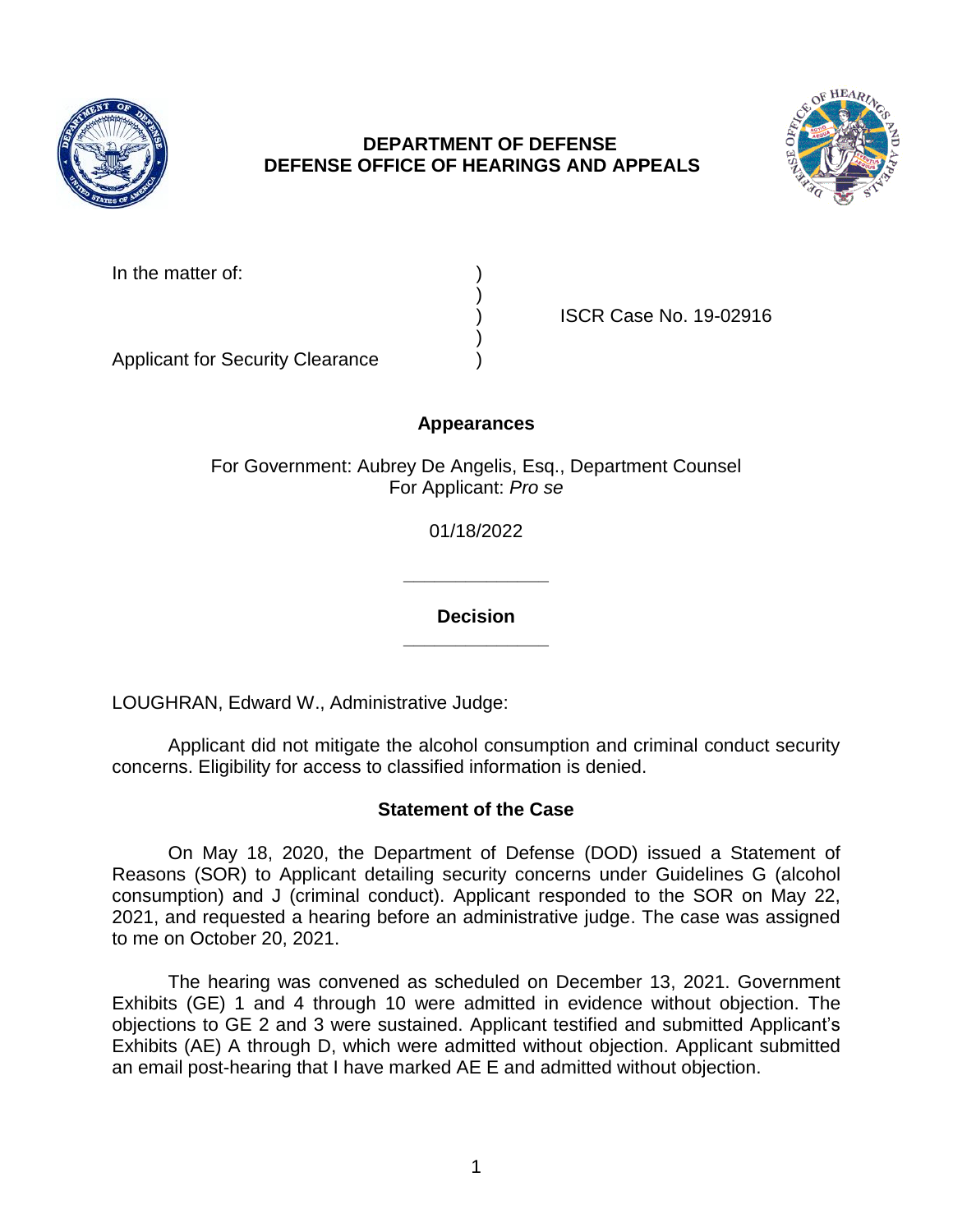### **Findings of Fact**

 Applicant is a 45-year-old employee of a defense contractor. He has worked for his current employer since about November 2018. He was first granted a security clearance in about 2002, but it lapsed when he was employed by a company that did not require that he hold a clearance. He has a bachelor's degree. He is divorced with three children. (Transcript (Tr.) at 24, 27, 45-46; GE 1; AE C)

 Applicant has a history of alcohol-related driving offenses. He was arrested in 2000 in State A and charged with driving under the influence (DUI). He pleaded no contest and was found guilty. He was sentenced to 10 days in jail, with 9 days alcohol education classes. (Tr. at 25-26; Applicant's response to SOR; GE 4) suspended, and a fine. His driver's license was restricted, and he was required to attend

 Applicant was arrested in 2011 in State A and charged with DUI. He pleaded no contest and was found guilty. He was sentenced to 10 days in jail, with 7 days suspended, and a fine. (Tr. at 27-29; Applicant's response to SOR; GE 4, 9)

 Applicant was arrested in August 2018 in State B after he fell asleep and hit a car that was stopped at a light. The driver of the second vehicle was taken to the hospital with minor injuries. Applicant stated that he was drinking and had taken his sleep medication, and then a friend called and asked to meet at a bar. The investigation revealed that shortly before the accident, Applicant was asked to leave a bar because he was too intoxicated. He was charged with DUI of an alcoholic beverage, causing bodily injury to another; DUI with a blood alcohol concentration (BAC) of .08% or more, causing bodily injury to another; and DUI of a drug, causing bodily injury to another. (Tr. at 34-35; Applicant's response to SOR; GE 1, 5, 6)

In his September 2018 Questionnaire for National Security Positions (SF 86), Applicant wrote:

 I will go to court in December 2018. I will plead no contest and accept my punishment. I am responsible for this embarrassing event. The day after my arrest, I contacted Alcoholics Anonymous, obtained a sponsor and have been meeting with him every day since then. I also regularly attend AA meetings and I am working on the 12 steps of recovery. I am convinced that my drinking is a problem. I am determined to never drink again. I know that the results of my drinking could have meant injury or death to an innocent motorist and I am putting into action the steps to avoid this ever happening again. (GE 1)

 In July 2019, Applicant pleaded *nolo contendere* to all charges. He was sentenced to 90 days in jail (suspended); probation for three years; 20 days of community labor; completion of a three-month alcohol and drug education counseling program; and \$936 in fines, court costs, and restitution. Terms of his probation included not driving with any measurable amount of alcohol or intoxicating drug in his system; attendance at 12 Alcoholics Anonymous (AA) meetings; completion of a victim impact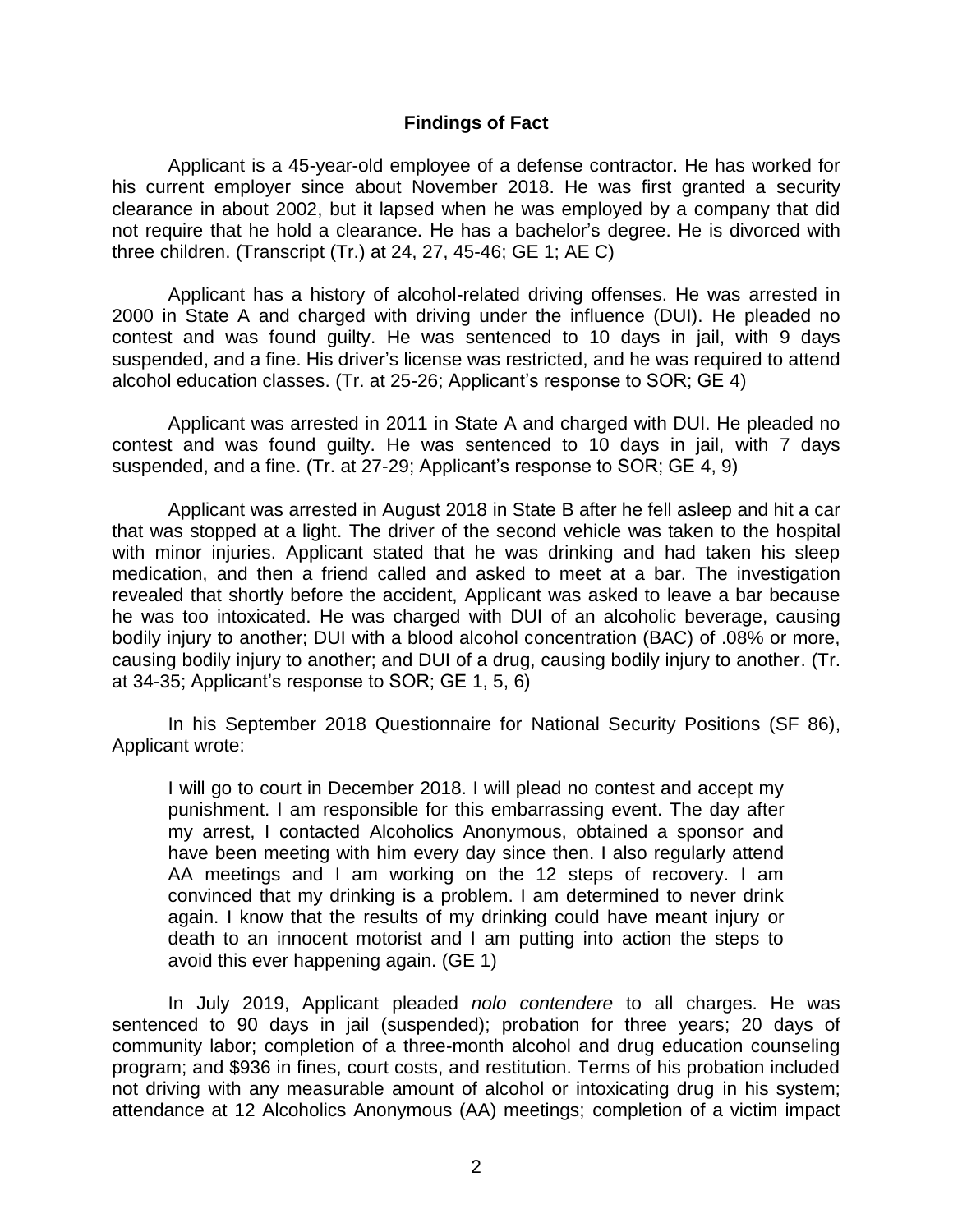panel (VIP); and installation of an ignition interlock device on his car. Applicant completed the alcohol education program and all of the requirements of his probation by December 2019. He remains on probation until July 2022. (Tr. at 23, 35-36, 48-49; Applicant's response to SOR; GE 7)

Applicant was cited in September 2019 in State A with use of a handheld portable device while driving; and driving with license suspended, revoked, or cancelled. He pleaded guilty to use of a handheld portable device while driving; and the charge of driving with license suspended, revoked, or cancelled, was dismissed. He paid a fine of \$174. Applicant stated that the status of his driver's license was unclear, but he knew that he should not be driving. He testified that he "really only [drove] to work and back, grocery store and back." Applicant now has a valid driver's license in State A, but that was issued in January 2021.<sup>1</sup> (Tr. at 47-48; GE 8)

 Applicant admitted that he is an alcoholic. He attended intensive 16-week outpatient treatment programs in about 2010, 2014, and 2016. He had periods of sobriety lasting up to six months, but then he resumed drinking. He stated that he had a breakthrough while attending an AA meeting in late October 2019. He finally surrendered to alcohol, and admitted that he lost the fight. He has been sober since November 3, 2019. He currently attends three AA meetings per week; he is a sponsor; and he volunteers at a facility for troubled teens. He sees a psychiatrist who is an addiction specialist. He has taken Antabuse for almost two years. (Tr. at 20-23, 30-32, 37-44, 49-50; Applicant's response to SOR; AE B, D)

 Applicant's addiction psychiatrist wrote that Applicant is meeting with him every two to three weeks. He wrote that Applicant has consistently demonstrated that he has a solid foundation in recovery. He concluded:

 As is quite frequently the case, and certainly with [Applicant], individuals that find Recovery, emerge an even better version of themselves. Individuals that have known suffering, known struggle, known loss, but have found a way out of the depths, have a unique understanding of life, that fills them with compassion, perspective, and humility. In my professional opinion, having cared for this patient population for nearly 15 years, [Applicant] exhibits all of the characteristics and clinical signs, of someone "living a Life of Recovery." (AE B)

 Applicant self-reported his alcohol-related offenses. He requested that I consider the possibility of a "probationary clearance," which is a conditional clearance and is permitted under the adjudicative guidelines. (Applicant's response to SOR; GE 1, 9; AE E)

 $\overline{a}$ 

 be considered when assessing Applicant's rehabilitation, in the application of mitigating conditions, and 1 These charges were not alleged in the SOR and cannot be used for disqualification purposes. They may during the whole-person analysis.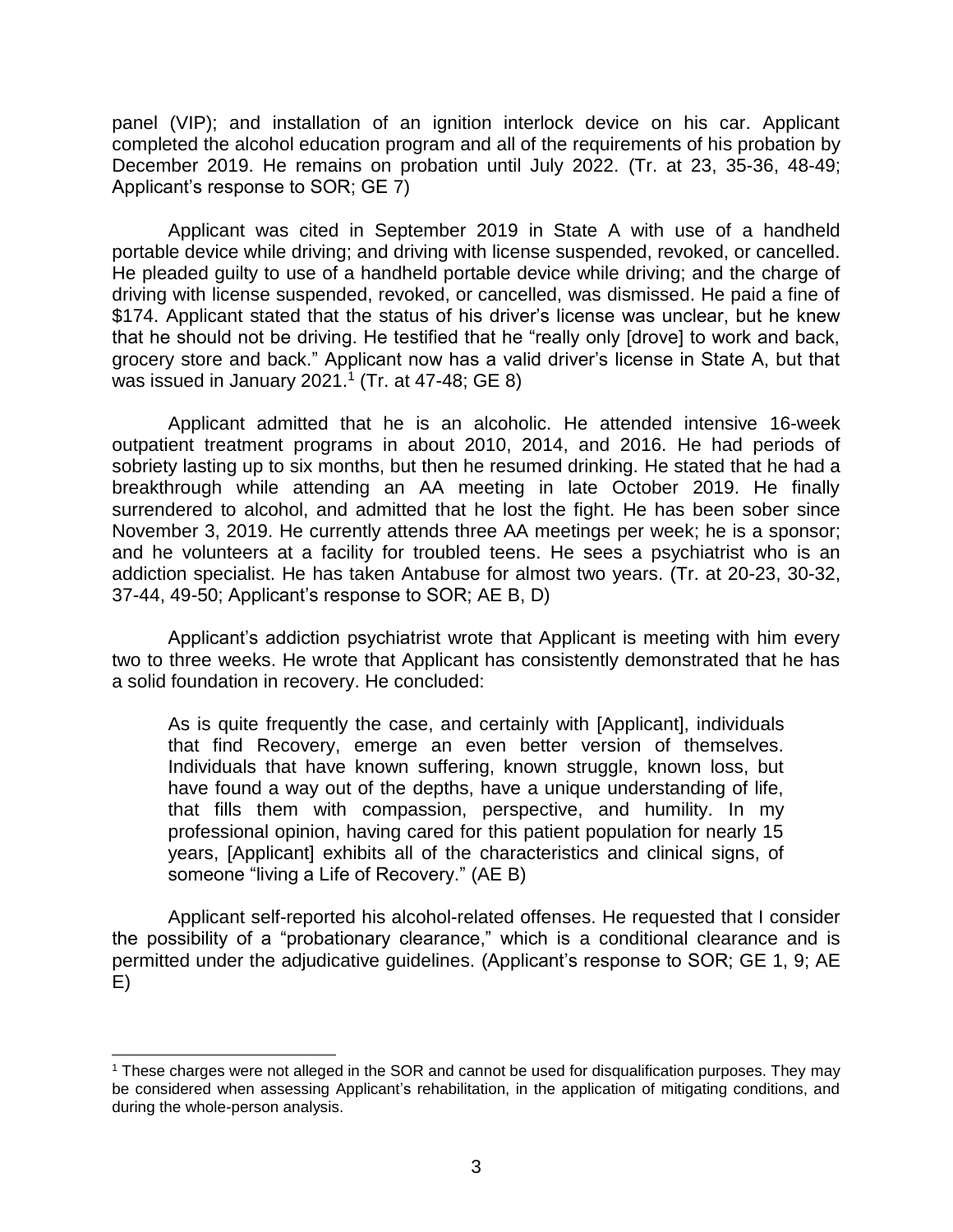Applicant submitted letters, including from his ex-wife, attesting to his excellent responsibility, trustworthiness, dependability, and integrity. The authors note his commitment to sobriety, his participation in AA, and the positive changes in him since job performance and moral character. He is praised for his reliability, honesty, he has been sober. (AE A, C)

#### **Policies**

 *Classified Information within Industry* (February 20, 1960), as amended; DOD Directive 5220.6, *Defense Industrial Personnel Security Clearance Review Program* (January 2, 1992), as amended (Directive); and the adjudicative guidelines (AG), which became This case is adjudicated under Executive Order (EO) 10865, *Safeguarding*  effective on June 8, 2017.

 When evaluating an applicant's suitability for a security clearance, the administrative judge must consider the adjudicative guidelines. In addition to brief introductory explanations for each guideline, the adjudicative guidelines list potentially disqualifying conditions and mitigating conditions, which are to be used in evaluating an applicant's eligibility for access to classified information.

 These guidelines are not inflexible rules of law. Instead, recognizing the complexities of human behavior, administrative judges apply the guidelines in conjunction with the factors listed in the adjudicative process. The administrative judge's overarching adjudicative goal is a fair, impartial, and commonsense decision. According to AG ¶ 2(c), the entire process is a conscientious scrutiny of a number of variables known as the "whole-person concept." The administrative judge must consider all available, reliable information about the person, past and present, favorable and unfavorable, in making a decision.

The protection of the national security is the paramount consideration. AG  $\P$  2(b) eligibility will be resolved in favor of the national security." requires that "[a]ny doubt concerning personnel being considered for national security

 Under Directive ¶ E3.1.14, the Government must present evidence to establish controverted facts alleged in the SOR. Under Directive ¶ E3.1.15, the applicant is responsible for presenting "witnesses and other evidence to rebut, explain, extenuate, or mitigate facts admitted by the applicant or proven by Department Counsel." The applicant has the ultimate burden of persuasion to obtain a favorable security decision.

 A person who seeks access to classified information enters into a fiduciary relationship with the Government predicated upon trust and confidence. This relationship transcends normal duty hours and endures throughout off-duty hours. The Government reposes a high degree of trust and confidence in individuals to whom it grants access to classified information. Decisions include, by necessity, consideration of the possible risk the applicant may deliberately or inadvertently fail to safeguard classified information. Such decisions entail a certain degree of legally permissible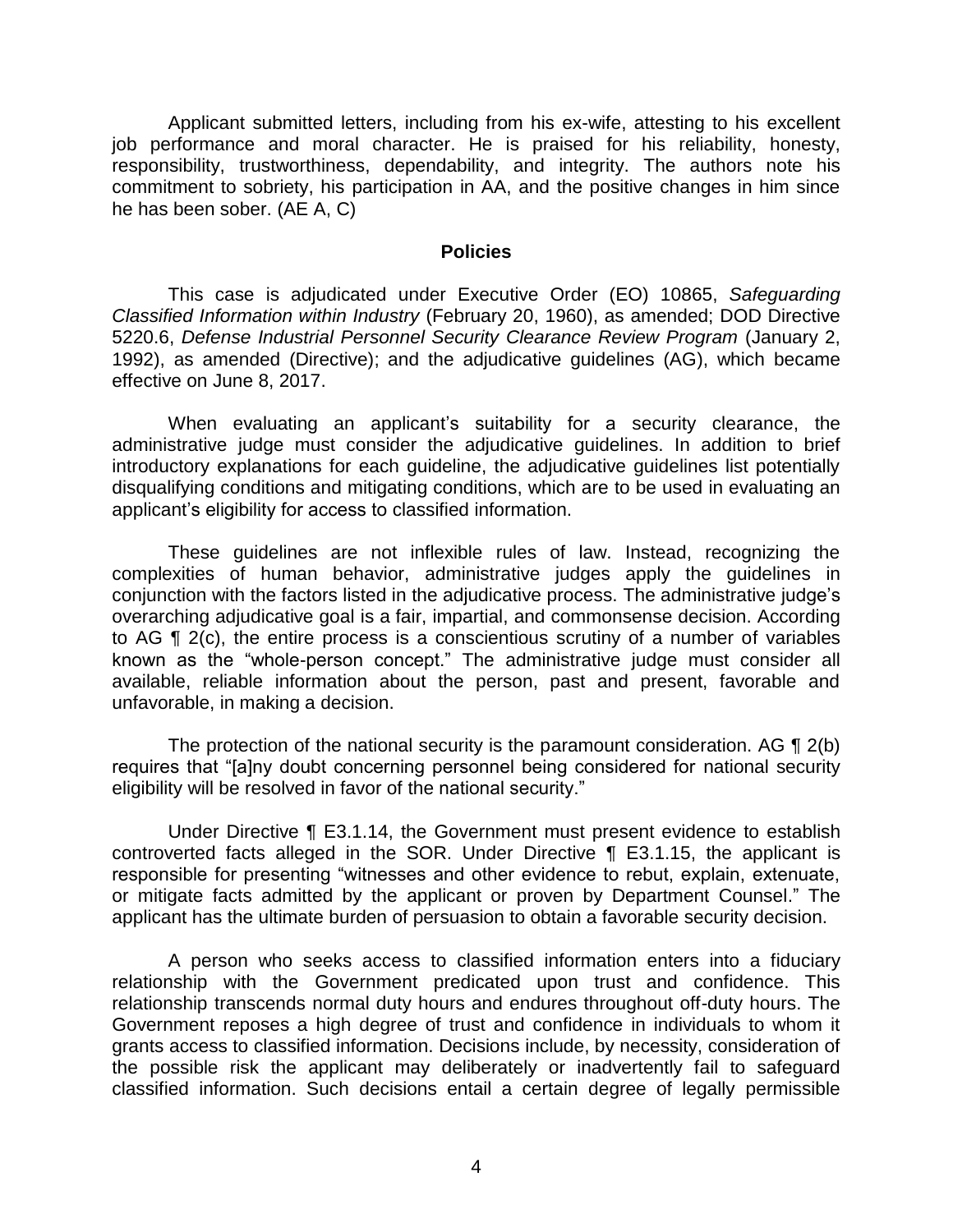extrapolation of potential, rather than actual, risk of compromise of classified information.

 Section 7 of EO 10865 provides that adverse decisions shall be "in terms of the national interest and shall in no sense be a determination as to the loyalty of the applicant concerned." *See also* EO 12968, Section 3.1(b) (listing multiple prerequisites for access to classified or sensitive information).

### **Analysis**

### **Guideline G, Alcohol Consumption**

The security concern for alcohol consumption is set out in AG  $\P$  21:

 Excessive alcohol consumption often leads to the exercise of questionable judgment or the failure to control impulses, and can raise questions about an individual's reliability and trustworthiness.

 The guideline notes several conditions that could raise security concerns under AG ¶ 22. The following are potentially applicable in this case:

 (a) alcohol-related incidents away from work, such as driving while under the influence, fighting, child or spouse abuse, disturbing the peace, or other incidents of concern, regardless of the frequency of the individual's alcohol use or whether the individual has been diagnosed with alcohol use disorder; and

 (c) habitual or binge consumption of alcohol to the point of impaired judgment, regardless of whether the individual is diagnosed with alcohol use disorder.

 Applicant was arrested for DUI in 2000, 2011, and 2018. The above disqualifying conditions are applicable.

 Conditions that could mitigate alcohol consumption security concerns are provided under AG ¶ 23. The following are potentially applicable:

 (a) so much time has passed, or the behavior was so infrequent, or it happened under such unusual circumstances that it is unlikely to recur or does not cast doubt on the individual's current reliability, trustworthiness, or judgment;

 (b) the individual acknowledges his or her pattern of maladaptive alcohol use, provides evidence of actions taken to overcome this problem, and has demonstrated a clear and established pattern of modified abstinence consumption or abstinence in accordance with treatment recommendations; and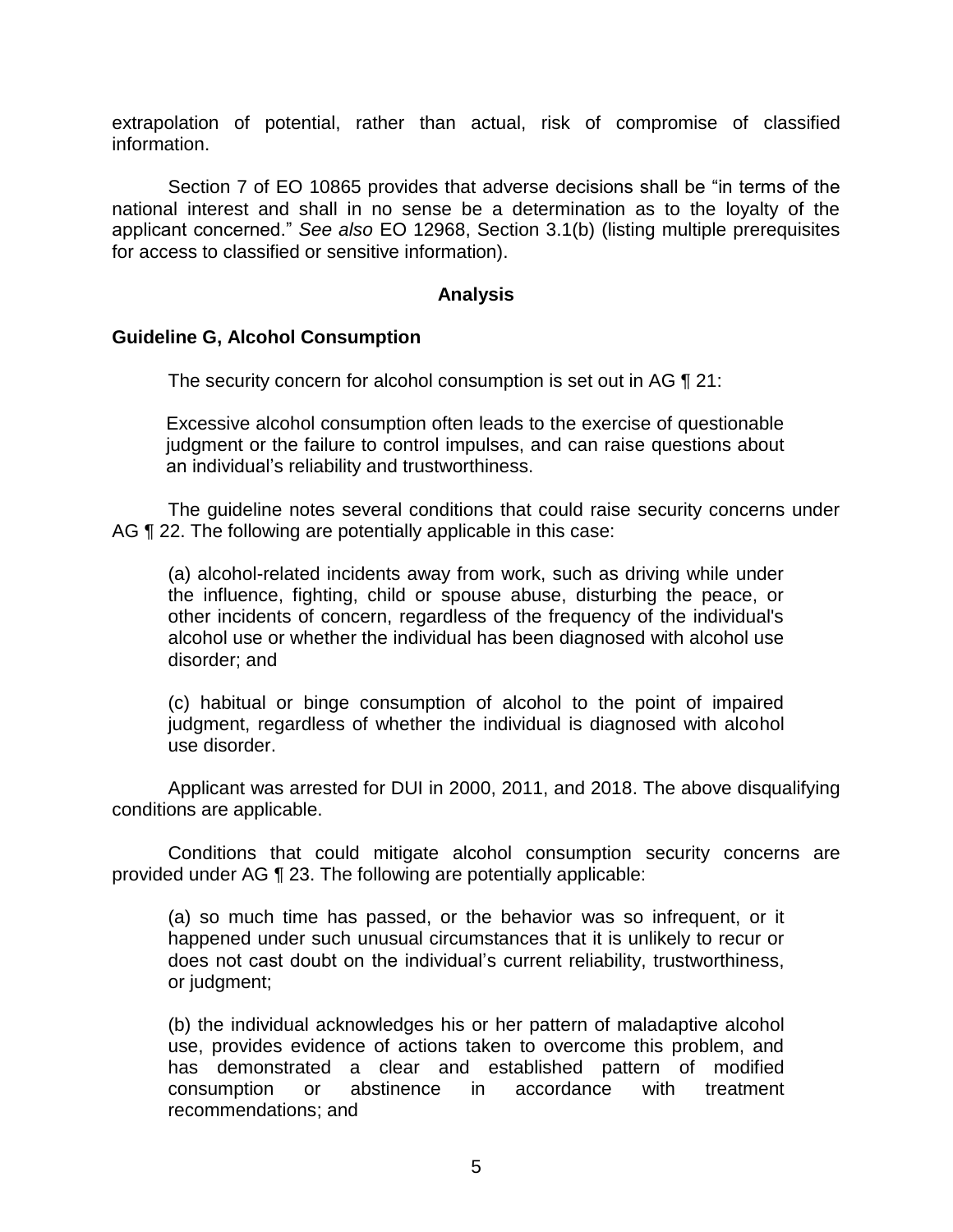(d) the individual has successfully completed a treatment program along with any required aftercare, and has demonstrated a clear and established pattern of modified consumption or abstinence in accordance with treatment recommendations.

 Applicant is an admitted alcoholic who has been sober since November 3, 2019. He has been in treatment several times; he is now a regular participant in AA meetings; he is on Antabuse; and he regularly sees an addiction psychiatrist who made a strong statement that Applicant is "living a Life of Recovery." Additionally, Applicant was open and honest at his hearing, and I believe he is sincere. However, Applicant was likely also sincere when he made similar statements about his sobriety in his September 2018 SF 86 and then returned to drinking. Relapses are to be expected, but this time does feel different. He has been sober longer than ever before, and I believe he did have a breakthrough.

 Nonetheless, I have lingering concerns that are primarily related to Applicant's willingness to violate the law and place others in danger. His most recent DUI resulted in an accident with the other driver going to the hospital. Applicant is still on probation for that offense, but he was willing to drive in 2019 even though he knew there were problems with his driver's license and he should not be driving. I wish Applicant well, but AG ¶ 2(b) requires that "[a]ny doubt concerning personnel being considered for national security eligibility will be resolved in favor of the national security." If he continues on his current path, Applicant will once again rate a security clearance. At this time, none of the mitigating conditions are sufficient to overcome concerns about his alcohol use, reliability, trustworthiness, and judgment.

### **Guideline J, Criminal Conduct**

The security concern for criminal conduct is set out in AG ¶ 30:

Criminal activity creates doubt about an Applicant's judgment, reliability, and trustworthiness. By its very nature, it calls into question a person's ability or willingness to comply with laws, rules and regulations.

AG ¶ 31 describes conditions that could raise a security concern and may be disqualifying. The following are potentially applicable:

 (b) evidence (including, but not limited to, a credible allegation, an whether the individual was formally charged, prosecuted, or convicted; admission, and matters of official record) of criminal conduct, regardless of and

(c) individual is currently on parole or probation.

Applicant's three DUIs were cross-alleged under criminal conduct. He remains on probation until July 2022. The above disqualifying conditions are applicable.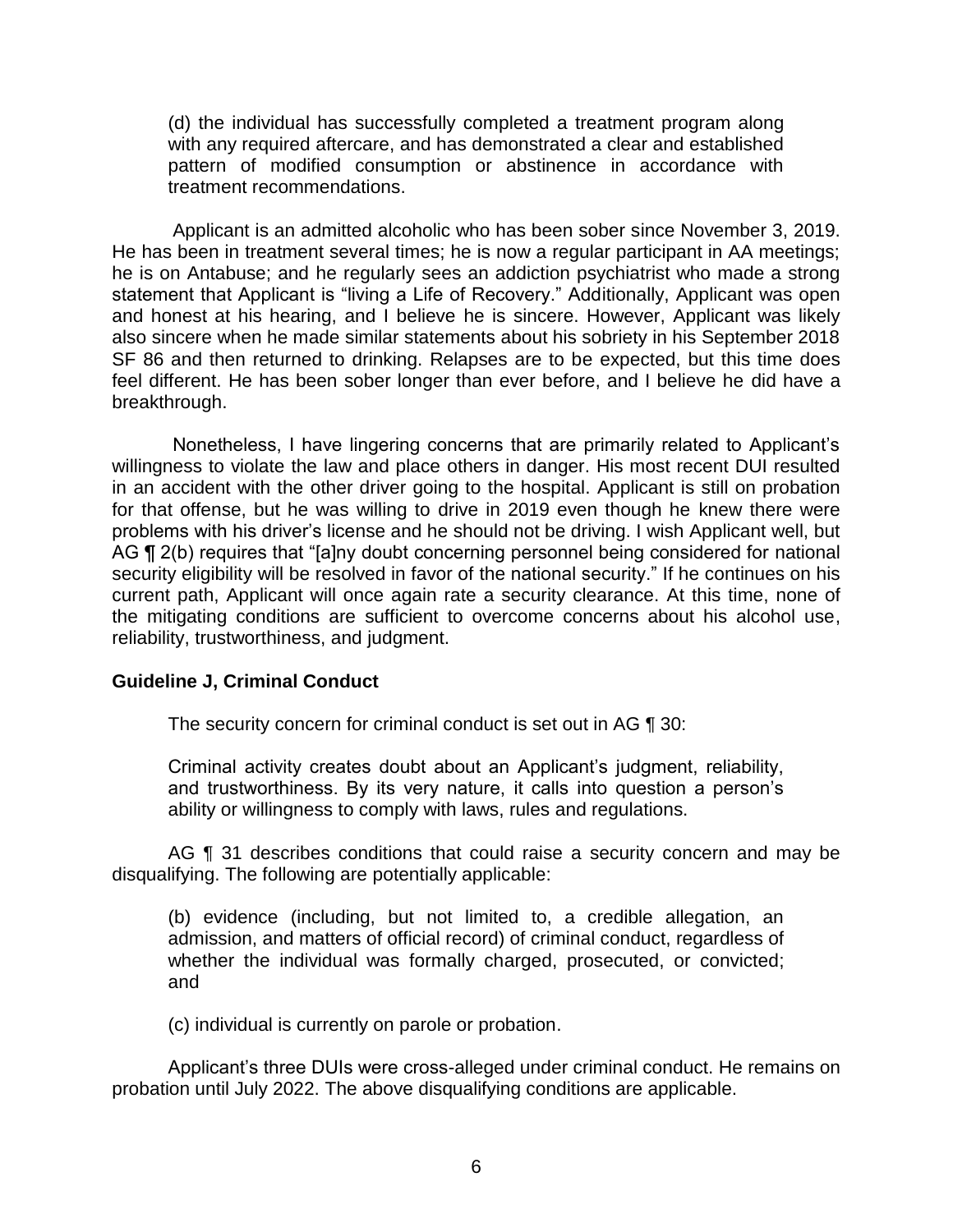Conditions that could mitigate criminal conduct security concerns are provided under AG ¶ 32. The following are potentially applicable:

(a) so much time has elapsed since the criminal behavior happened, or it happened under such unusual circumstances, that it is unlikely to recur and does not cast doubt on the individual's reliability, trustworthiness, or good judgment; and

 (d) there is evidence of successful rehabilitation; including, but not limited to, the passage of time without recurrence of criminal activity, restitution, compliance with the terms of parole or probation, job training or higher education, good employment record, or constructive community involvement.

 Applicant has been sober since November 2019. He has a strong work record and favorable character evidence. However, he also has three DUIs, the last of which involved an accident; he remains on probation; and he drove under questionable circumstances in 2019 while he was on probation. I have unmitigated concerns under the same rationale discussed in the alcohol consumption analysis.

### **Whole-Person Concept**

 Under the whole-person concept, the administrative judge must evaluate an applicant's eligibility for a security clearance by considering the totality of the applicant's conduct and all relevant circumstances. The administrative judge should consider the nine adjudicative process factors listed at AG ¶ 2(d):

(1) The nature, extent, and seriousness of the conduct; (2) the circumstances surrounding the conduct, to include knowledgeable participation; (3) the frequency and recency of the conduct; (4) the individual's age and maturity at the time of the conduct; (5) the extent to which participation is voluntary; (6) the presence or absence of rehabilitation and other permanent behavioral changes; (7) the motivation for the conduct; (8) the potential for pressure, coercion, exploitation, or duress; and (9) the likelihood of continuation or recurrence.

Under AG  $\P$  2(c), the ultimate determination of whether to grant eligibility for a security clearance must be an overall commonsense judgment based upon careful consideration of the guidelines and the whole-person concept. I have incorporated my comments under Guidelines G and J in my whole-person analysis. I also considered Applicant's favorable character evidence.

 Overall, the record evidence leaves me with questions and doubts about Applicant's eligibility and suitability for a security clearance. I conclude Applicant did not mitigate the alcohol consumption and criminal conduct security concerns. The adjudicative guidelines give me the authority to grant conditional eligibility "despite the presence of issue information that can be partially but not completely mitigated, with the